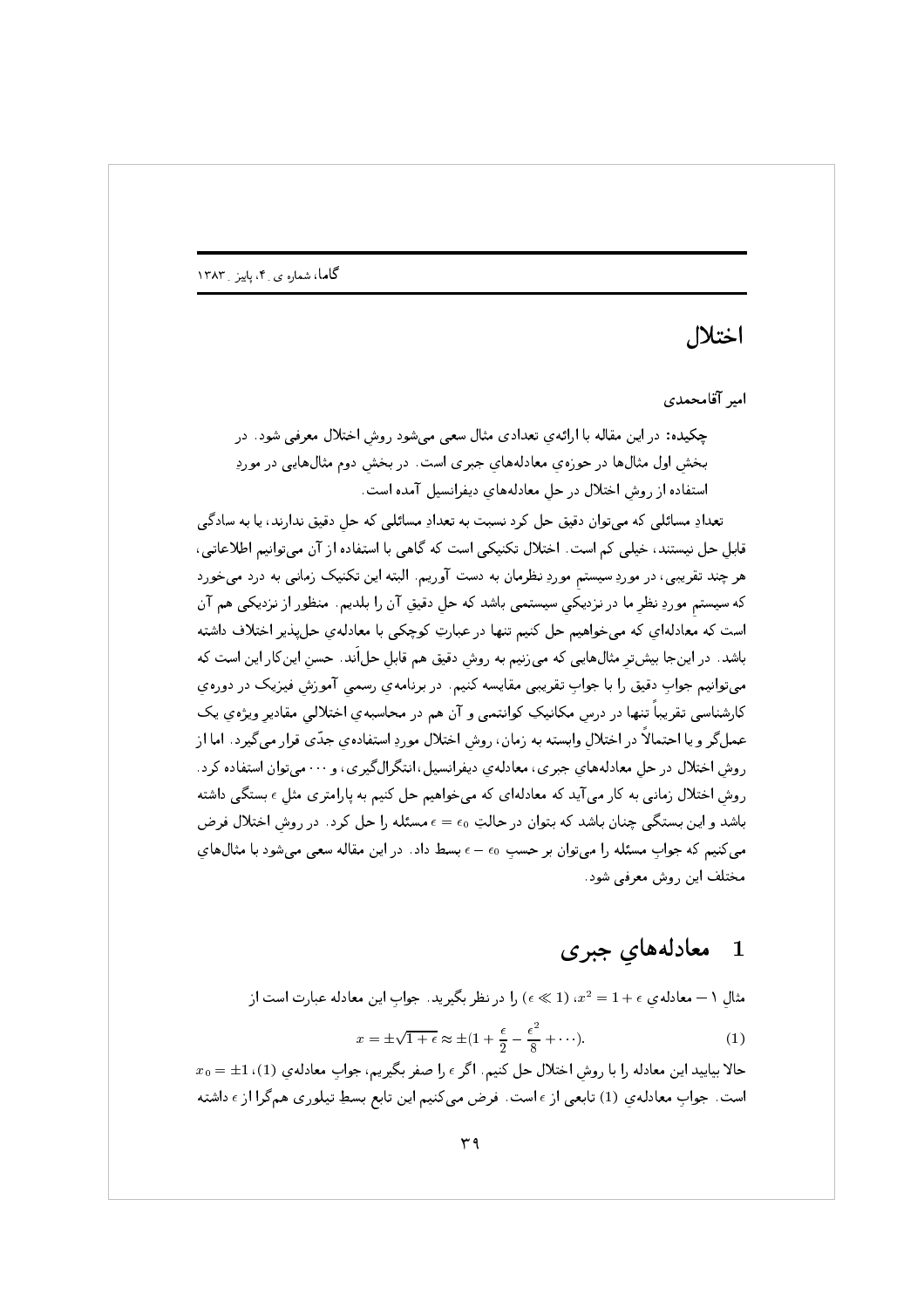باشد.

$$
x = x_0 + \epsilon x_1 + \epsilon^2 x_2 + \cdots \tag{2}
$$

این بسط را در معادلهی (1) جاگذاری می کنیم.

$$
(x_0 + \epsilon x_1 + \epsilon^2 x_2 + \cdots)^2 = 1 + \epsilon
$$
 (3)

دو تابع  $\epsilon \in (1+\epsilon^2 \, x_2 + \epsilon^2 \, x_2 + \epsilon^2 \, x_1 + \epsilon^2 \, x_2 + \epsilon^2 \, x_2 + \epsilon^2 \, x_1$ دو تابع ع $1+\epsilon$  و  $1+\epsilon$ آنها هم با هم برابرند. پس ضرایب توانهای مختلفِ e در دو طرفِ رابطهی (3) باید مساوی باشند.

$$
\epsilon^{0}; \quad x_{0}^{2} = 1 \Rightarrow x_{0} = \pm 1
$$
\n
$$
\epsilon^{1}; \quad 2x_{0}x_{1} = 1 \Rightarrow x_{1} = 1/(2x_{0}) = \pm 1/2
$$
\n
$$
\epsilon^{2}; \quad x_{1}^{2} + 2x_{0}x_{2} = 0 \Rightarrow x_{2} = x_{1}^{2}/(2x_{0}) = \mp 1/8
$$
\n
$$
\dots \quad \dots \tag{4}
$$

دو جواب به دست می آید:

$$
x = \pm \left(1 + \frac{\epsilon}{2} - \frac{\epsilon^2}{8} + \cdots\right),\tag{5}
$$

که همان جواب معادلهی (1) است که از بسطِ جواب دقیق به دست آورده بودیم.  $\epsilon$  را 0.01 بگیریم. و جذر آن تا هشت رقم اعشار 389990.0 = x میشود. با استفاده از روش اختلال و فقط تا  $x^2 = 1.01$ مرتبه ی دوم e به همین جواب می توان رسید. مثال ۲– مثال دیگری را در نظر بگیریم.

$$
x^2 - (3+2\epsilon)x + 2 + \epsilon = 0.
$$
 (6)

در حدَّ 0 = ، جوابهای این معادله 1,2 =  $x_0 = 1$ است. بسطِ (2) برای  $x$  را در معادله $\epsilon = 0$ ) جاگذاری می کنیم. ضرایب توانهای مختلفِ  $\epsilon$  صفر هستند.

$$
\epsilon^{0}; \qquad x_{0}^{2} - 3x_{0} + 2 = 1 \qquad \Rightarrow \qquad x_{0} = 1, 2
$$
\n
$$
\epsilon^{1}; \qquad 2x_{0}x_{1} - 3x_{1} - 2x_{0} + 1 = 0 \qquad \Rightarrow \qquad x_{1} = \frac{2x_{0} - 1}{2x_{0} - 3}
$$
\n
$$
\epsilon^{2}; \qquad x_{1}^{2} + 2x_{0}x_{2} - 3x_{2} - 2x_{1} = 0 \qquad \Rightarrow \qquad x_{2} = \frac{2x_{1} - x_{1}^{2}}{2x_{0} - 3}
$$
\n
$$
\dots \qquad \dots \qquad (7)
$$

از اینجا دو جواب معادلهی (6) به دست می آیند:

$$
x = 1 - \epsilon + 3\epsilon^2 + \cdots
$$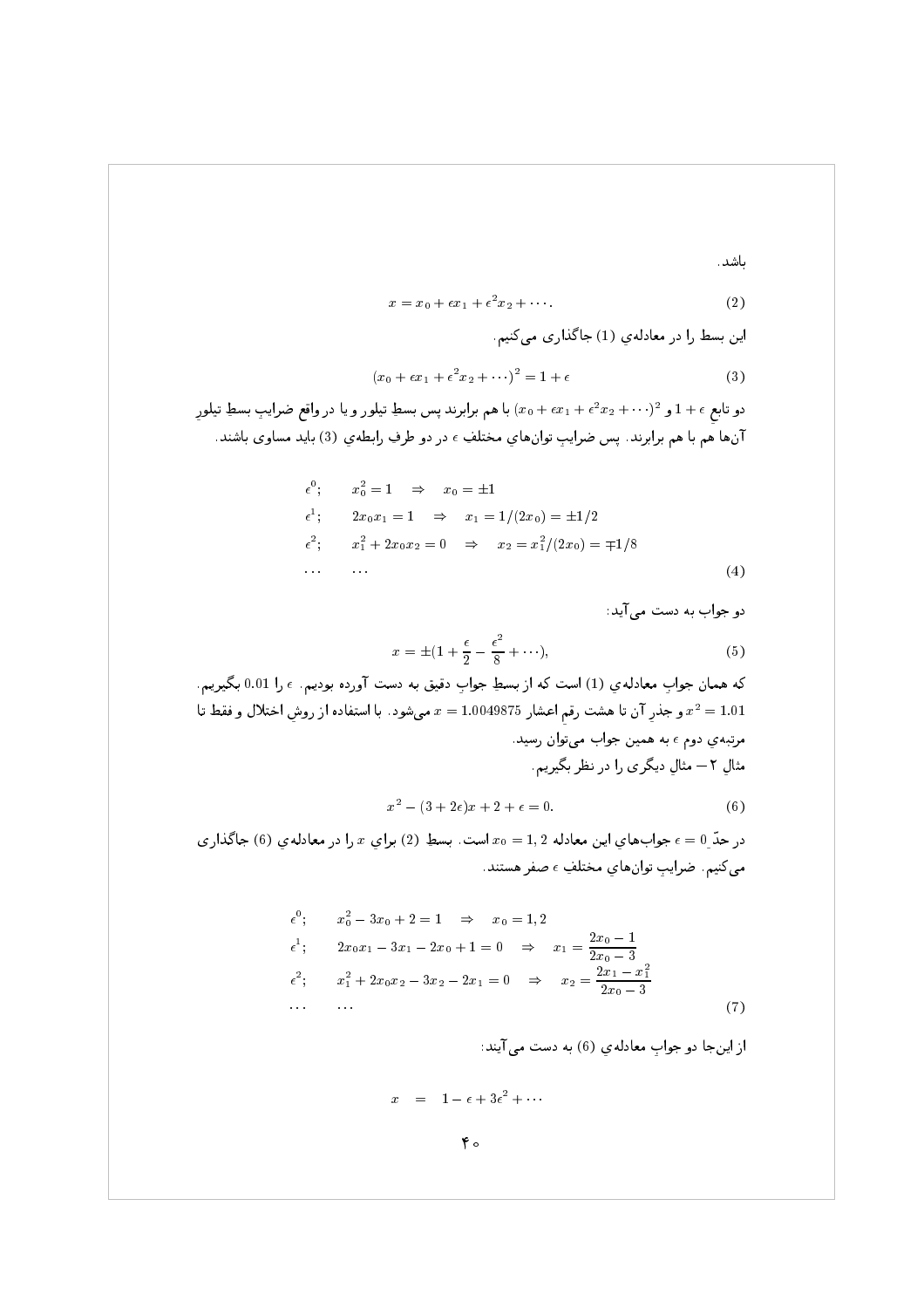$$
x = 2 + 3\epsilon - 3\epsilon^2 + \cdots \tag{8}
$$

در مثالهاي قبلي با اضافه شدنِ جملهي اختلال درجهي معادله و بنا بر اين تعدادِ جوابها عوض نميشد. اما اڭر با اضافه شدنِ جملهي اختلال درجهي معادله بالا رود براي 0 ≠ ¢ ممكن است 762 & K 5 - +& ( + > :@ مثال ۳– معادله ی magnetic contract of the second contract of the second contract of the second contract of the second contract of the second contract of the second contract of the second contract of the second contract of the second contra

$$
\epsilon x^2 + x - 1 = 0. \tag{9}
$$

. ري بين بن راي. بن الري المركز بن ري بن المركز بن المركز بن المركز بن المركز بن المركز بن المركز بن المركز بن این معادله در حد $\iota_0 = 1$  ،  $\iota_0 = 0$  است. ہسطِ (2) براي  $x$  را در معادلهي (9) جا ددارى مى دىيم.

$$
\epsilon(x_0 + \epsilon x_1 + \epsilon^2 x_2 + \cdots)^2 + (x_0 + \epsilon x_1 + \epsilon^2 x_2 + \cdots) - 1 = 0. \tag{10}
$$

ي جي السابق المستقبل المستقبل المستقبل المستقبل المستقبل المستقبل المستقبل المستقبل المستقبل المستقبل المستقبل

$$
\epsilon^{0}; \qquad x_{0} - 1 = 0 \qquad \Rightarrow \qquad x_{0} = 1
$$
\n
$$
\epsilon^{1}; \qquad x_{1} + x_{0}^{2} = 0 \qquad \Rightarrow \qquad x_{1} = -1
$$
\n
$$
\epsilon^{2}; \qquad 2x_{0}x_{1} + x_{2} = 0 \qquad \Rightarrow \qquad x_{2} = 2
$$
\n
$$
\qquad \qquad \cdots \qquad \qquad \cdots \qquad \qquad (11)
$$

 $\frac{1}{2}$  ,  $\frac{1}{2}$  ,  $\frac{1}{2}$  ,  $\frac{1}{2}$  ,  $\frac{1}{2}$  ,  $\frac{1}{2}$  ,  $\frac{1}{2}$  ,  $\frac{1}{2}$  ,  $\frac{1}{2}$  ,  $\frac{1}{2}$  $\mathbb{R}^n$ ی روسی از سرسی است. در سرسی از کار است است از کار می در سرسی است. است است است است است است است است است. است است ا ميتوانيم به دست آوريم. به زبانٍ ديگر هر گاه با اضافه شدنِ اختلال درجهي معادله بالا برود ممكن p - + L>A - >DA25 > #1 . :@ J 0 +2
 . Z . :@ +D0 ( بسطِ تیلور بر حسبِ  $\epsilon$  نوشت . به اختلالهایی از این نوع اختلالِ تکین میگویند . بیایید بسطِ

$$
x = \epsilon^{\alpha}(x_0 + \epsilon x_1 + \epsilon^2 x_2 + \cdots). \tag{12}
$$

را براي  $x$  در نظر بکيريم. ميتوانيم  $\Lambda$  را نيز به صورتِ زير تعريف کنيم.

$$
X := x_0 + \epsilon x_1 + \epsilon^2 x_2 + \cdots \tag{13}
$$

 $x = \epsilon$  در این صورت  $\Delta$ 

$$
\epsilon^{2\alpha+1}(x_0+\epsilon x_1+\epsilon^2 x_2+\cdots)^2+\epsilon^{\alpha}(x_0+\epsilon x_1+\epsilon^2 x_2+\cdots)-1=0.
$$
 (14)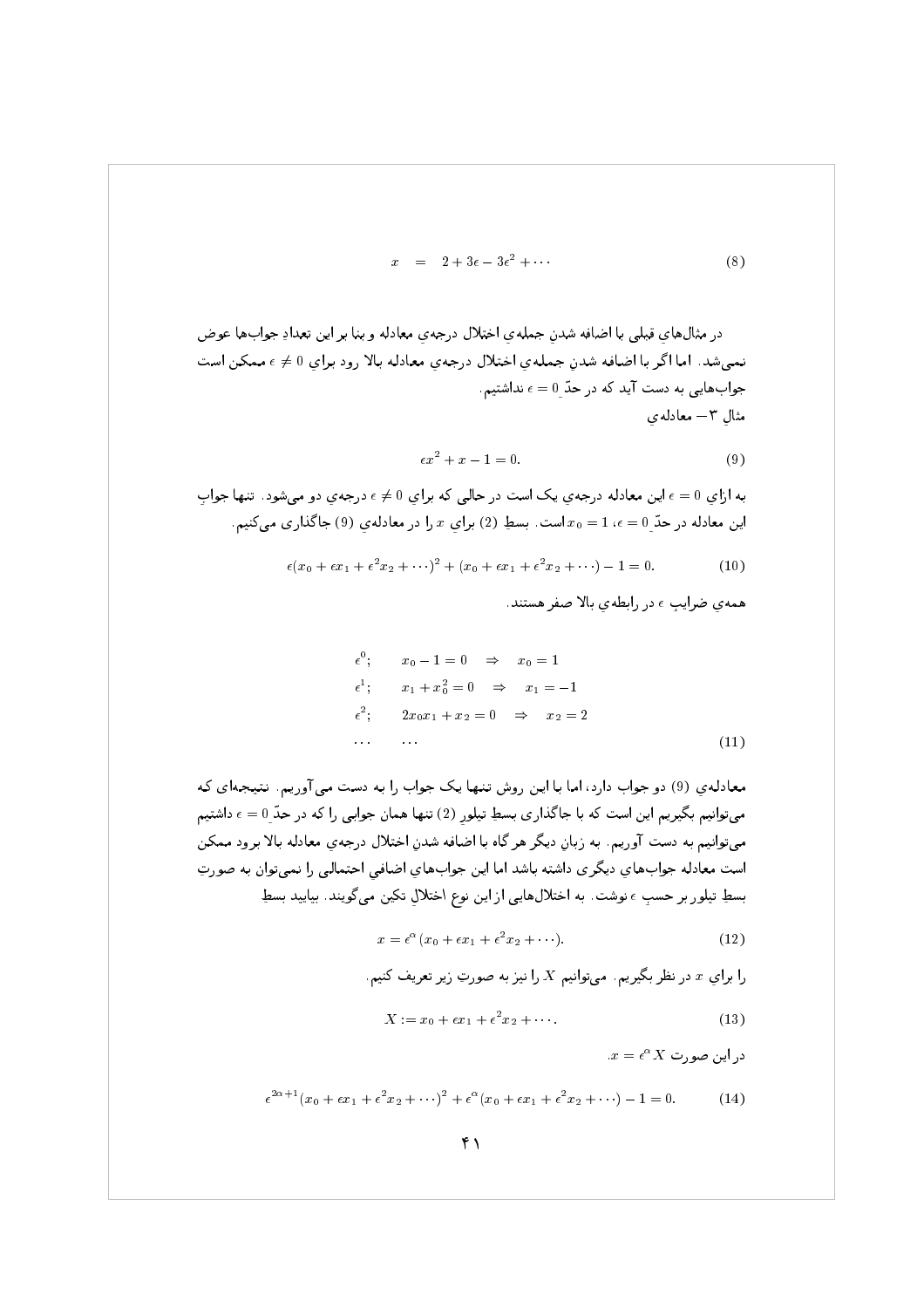

شکل ۱:

کوچکترین توانِ  $\epsilon$  در پرانتز اول  $\alpha+1$  و در پرانتز دوم  $\alpha$  است .  $\alpha=0$  همانی است که قبلاً به دست آوردهايم. در آن مورد كوچكترين توانِ <sub>€</sub> در پرانتزِردوم رابطهي (10) از مرتبهي جملهي آخر يعني از مرتبه ي <sup>0</sup> است. حالتِ ديگر آن است كه جملهي اول و دوم رابطهي (9) هم مرتبه باشند، يعني آن كه کوچکترين توانِ <sub>€</sub> در پرانتزِ اول با کوچکترين توانِ <sub>€</sub> در پرانتزِ دوم رابطهي (14) هممرتبه باشند.

$$
2\alpha + 1 = \alpha \quad \Rightarrow \quad \alpha = -1. \tag{15}
$$

در این صورت X برحسبِ e بسطِ تیلور ولی  $x$  برحسب e بسطِ لوران <sup>1)</sup> خواهد داشت. بسطِ لوران بسطی شبیهِ بسطِ تیلور است با این تفاوت که در بسطِ لوران توانهای صحیح منفی از متغیر بسط نیز ظاهر میشوند. چنین بسطی برای  $x$  منجر به جواب زیر میشود.

$$
x = -\frac{1}{\epsilon} - 1 + \epsilon + \cdots \tag{16}
$$

در حدّ 1 ﴾ ، معادله ي (9) دو جواب دارد كه يكي در نزديكي 1 است. اندازهي جوابِ ديگر خيلي ین گ است.

براي به دست آورنِ جواب كافي است كه محل تقاطع سهمي  $y = \epsilon x^2$  و خطِ $x - 1 - y = y$  را به دست آوريم. براي 0.01 = ، اين جواب حدودِ 101- است. با كوچک شدنِ ،، تقعر سهمي كمتر مي شود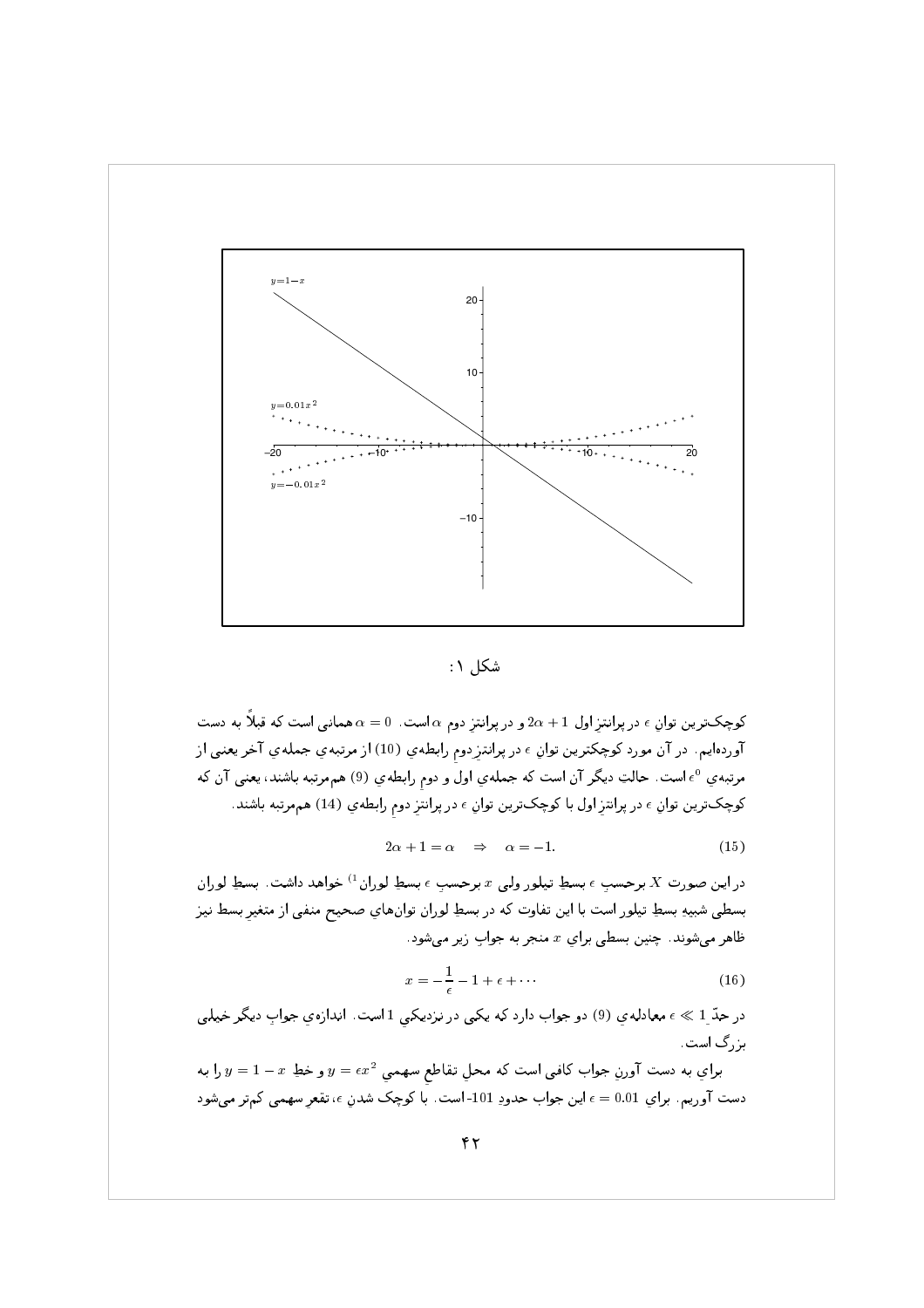و تفطيعي بقاطع أن با حطِّ " $\mu=1-3$  يعني جواب، به سمتِ  $\infty$  - ميرود. در ٥ = ٤ اين جواب أر . ; + Z @ +2 D 7 !K& + &>0 8 <sup>O</sup> ; @ & >%0 ->0 J ا الصحيح عن هم الله عليه عن الله عن الله عن الله عن الله عن الله عنه عن الله عنه عن عنه عنه عنه عنه عنه عنه عن 7 &>0 UL <sup>O</sup> + - ,0 ; +D0 . :@

مثالهایی در فیزیک وجود دارند که در آنها پدیدهیِ مشابهی رخ میدهد، مثلاً پدیدهیِ تبخیر. با سيپر پارسو له به سمار شيسي نوچت چاڻي ٿيپر بسيار بررني (ساد براي 1000 فريل) شاهد الرحل لليد حولتان را به چمهچندان علي با حبراياتٍ حليمي ماندولا لليم المان

$$
ax^2 + bx + c = 0,\t\t(17)
$$

. ( *ل* الله عليه الله عليه الله عليه المستقبل السابق المستقبل السابق المستقبل السابق المستقبل السابق السابق ال  $\mathcal{C}$  ,  $\mathcal{C}$  ,  $\mathcal{C}$  ,  $\mathcal{C}$  ,  $\mathcal{C}$  ,  $\mathcal{C}$  ,  $\mathcal{C}$  ,  $\mathcal{C}$  ,  $\mathcal{C}$  ,  $\mathcal{C}$  ,  $\mathcal{C}$  ,  $\mathcal{C}$ 

$$
a\bar{x}^2 + b\bar{x} + c = 0.\tag{18}
$$

بنا بر اين & در همان معادلهای صدق می تند ته *& صد*ق می ترد . پس جوابهاي معادلهي (١١ ) يا هر دو حقیقی|ند و یا اگر یکی مختلط بود جوابِ دوم هم مختلط است ولی مزدوجِ مختلطِ جوابِ اول . ( JPA0 UL >,,5 C@E . +D0 . :@ ; >? ,0 . ; + & ~# در پا پار کا دی جو دی بود .<br>. هستند. گاهي اوقات با اضافه شدنِ جملهي اختلال درجهي معادله تغييري نميكند ولي تعدادِ . :@ + - 0 ? 7( +D0 > ,,5 . :@ L - Q0 7
>0 6& +D0 . :@ حقيقي محدود نكنيم، تعدادِ جوابها عوض نميشود، بلكه با تغيير پارامترِ اختلال بعضي از جوابها از محورِ حقيقي جدا شده و به صفحهي مختلط مي٫وند. فرض كنيد به ازاي مقداري از پارامترِ اختلال جوابها حقيقي باشند. با تغييرِ پارامترِ اختلال ممكن است جوابهاى حقيقى به هم نزديك شده و وقتى جواجعا ببه بن شدداء، مبار دونايي الا متر عدةِ روحٍ بايابر عن الله علورت جواجعاي مردوعٍ محملها به ب<u>ادر مقابل المرا</u>

مثالِ ۴ – معادله $\epsilon=0$  و $x^2+\epsilon=0$  به ازاي ۵ $\epsilon=0$  يک جوابِ صفرِ دوگانه دارد . اگر  $\epsilon$  به تدريج منفى شود، المرد التاريخي التي المرد المرد المرد المرد المرد المرد المردين المرد المرد المرد المرد المرد المرد المرد المر J & M0 7 J+L :@ & K - L >0 ! " 6: + >,,5 @ J جواب به صورتِ دو جوابِ مزدوجِ مختلطِ  $i\sqrt{\epsilon}$  در می آیند.

در ابتدا که اختلال را تعريف کرديم، گفتيم که جملهي اختلال بايد جملهي کوچکي باشد. اما سئوالي I!K& - -+K 9
 q0 ( JPA0 مثالِ ۵— معادلهي زير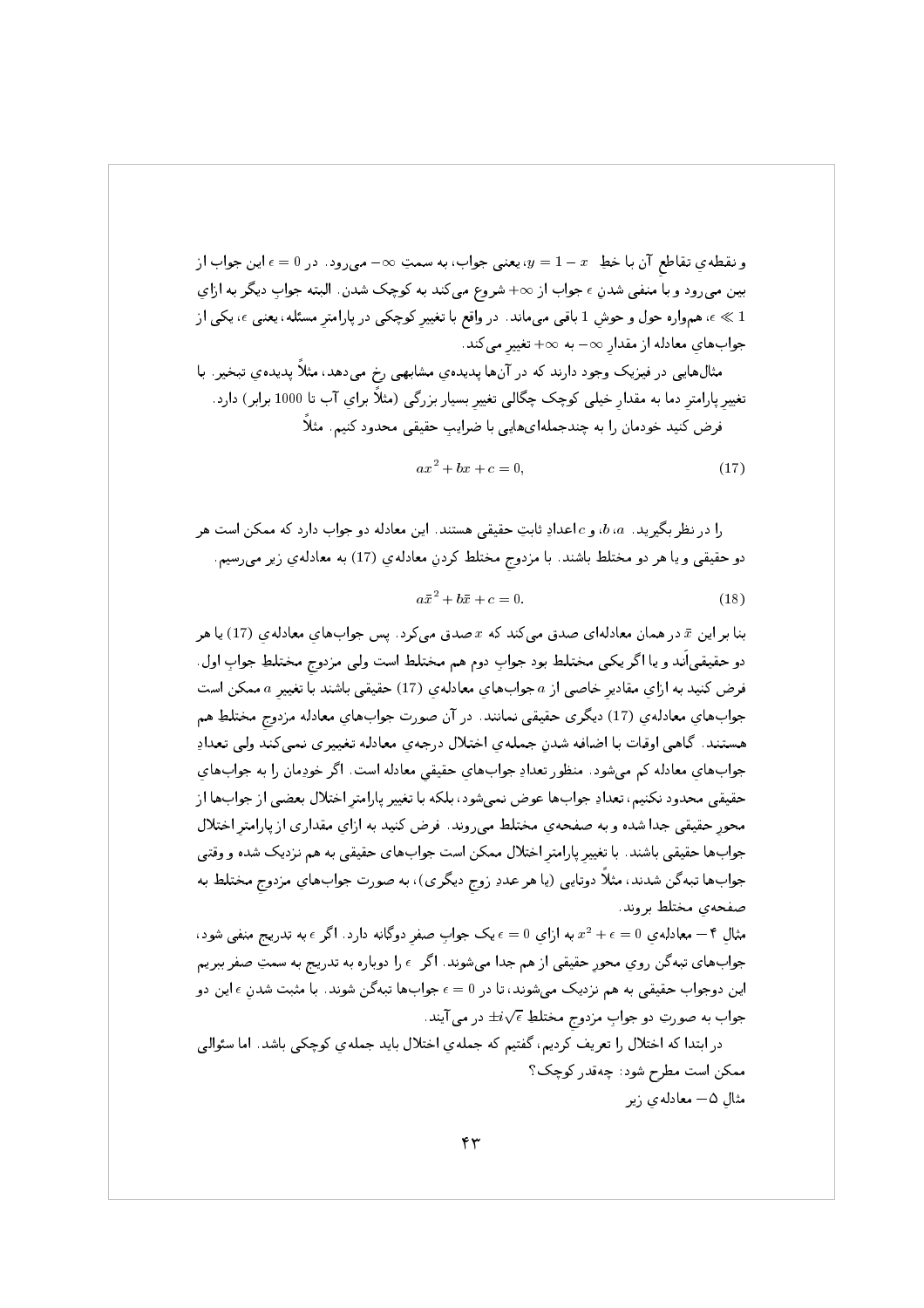$$
(x-1)(x-2)\cdots(x-20) + \epsilon x^{19} = 0,
$$
\n(19)

 $\epsilon$  معادله $\epsilon$  ويلكينسون $^{(2)}$  است. به ازاى  $\epsilon=0$  جواب $d$ ي اين معادله اعدادِ صحيح 1 تا 20 است. ببينيم چهقدر کوچک باشد تا بتوانیم از روش عادی اختلال استفاده کنیم. چون مرتبهی چند جملهای عوض نمي شود اختلال تكين نيست. بياييد ببينيم جواب  $k$  = 16 (مثلاً 16 = 70) چەقدر عوض مي شود . بسطِ زیر را در نظر بگیرید،

$$
x = k + \epsilon x_1 + \epsilon^2 x_2 + \cdots
$$
 (20)

اين بسط را در معادلهي (19) جاگذاري مي كنيم.

$$
(k-1+\epsilon x_1+\cdots)(k-2+\epsilon x_1+\cdots)\cdots+\epsilon(k+\epsilon x_1+\epsilon^2 x_2+\cdots)^{19}=0
$$
 (21)

ضرایبِ مختلفِ  $\epsilon$  صفراَند. مثلاً برای مرتبههایِ اول و دوم  $\epsilon$  به روابطِ زیر میرسیم:

$$
(-1)^{k} x_{1}[(k-1)! (20-k)!] + k^{19} = 0
$$
  

$$
(-1)^{k} x_{2}[(k-1)! (20-k)!] + (-1)^{k} x_{1}^{2}[(k-1)! (20-k)!] \sum_{n=1, n \neq k}^{20} \left(\frac{1}{k-n}\right)
$$
  

$$
+19x_{1}k^{18} = 0
$$
 (22)

$$
\mathcal{L} = x_0 = k
$$
تنا مرتب*ه*ي اول به انداز*ه ي*

$$
x = k + (-1)^{k+1} \frac{k^{19}}{(k-1)! (20-k)!} \epsilon + \cdots
$$
 (23)

 $k = 16$  تغییر میکند. برای

$$
x_1 = -\frac{16^{19}}{15!4!} \approx -0.24 \times 10^{10},
$$
  
\n
$$
x_2 \approx 10^{18}.
$$
 (24)

بنا بر این حتبی برای <sup>9-</sup>10 = e هم روش اختلال جوابهای خوبی نمیدهد. اگر مسئله را دقیقتر بررسی کنیم به ازای  $\epsilon=10^{-9}$  بعضی از جوابها، مثلاً 1 و 2 تغییر چندانی نمی کنند ولی دیگر جوابی روی محور حقیقی و حول و حوش 16 وجود ندارد. این جواب با جواب 15 به صورتِ یک زوج جواب مزدوج مختلط در آمدهاند. در صورتی که ٤ کوچکتر باشد همهي جوابها را میتوان از روش اختلال در آورد.

تا اینجا چند مثال در موردِ معادلههای جبری زدیم. بیایید با استفاده از روش اختلال یک مسئلهی خاص در مکانیک را بررسی کنیم.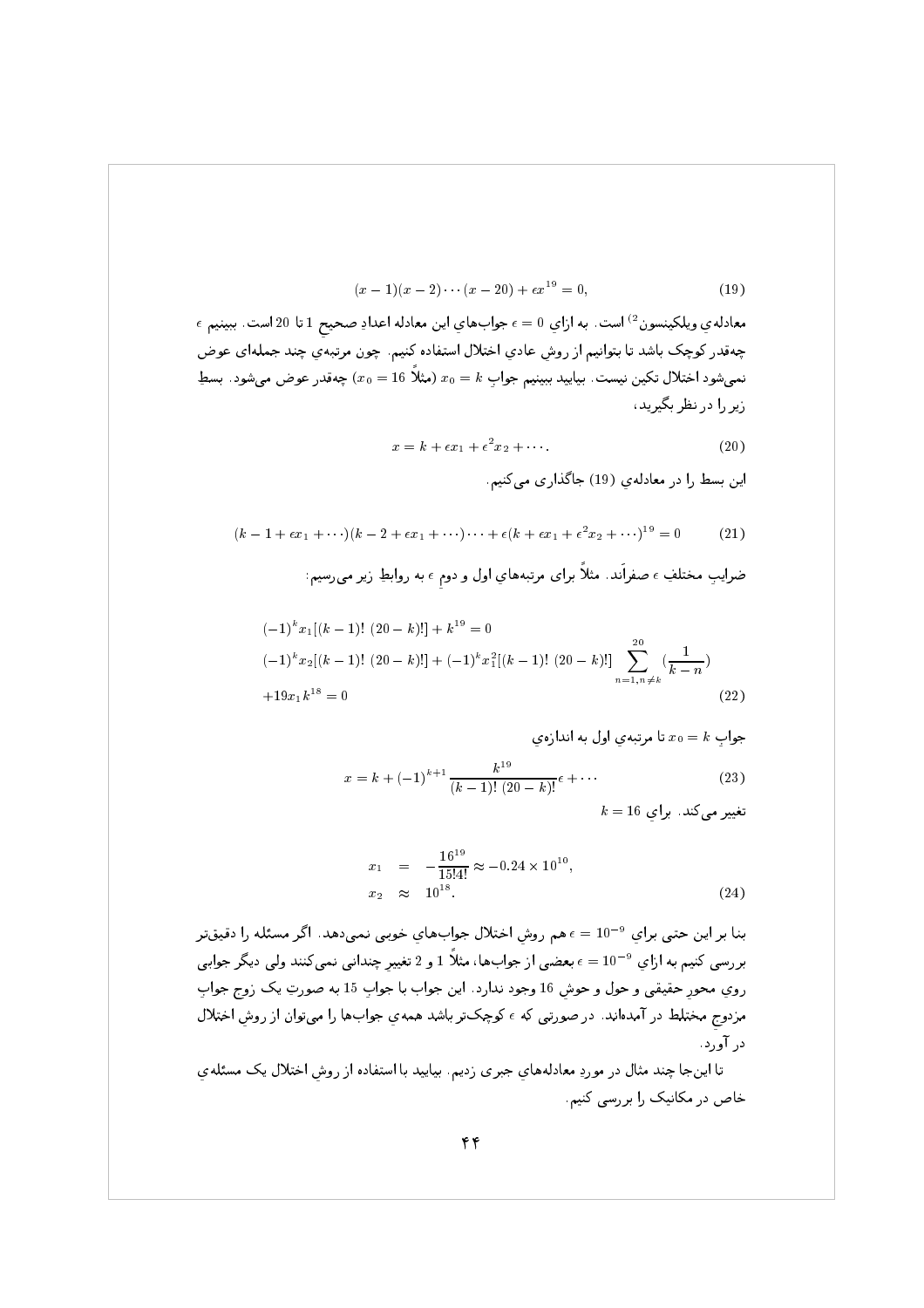



مثالِ ٦– حلقهاى صلب به شعاع R را با سرعتِ زاويهاي ثابتِ ω مىچرخانيم (شكل 2 را ببينيد). دانهی تسبیحی را از این حلقه رد کردهایم. . که با رابطهی زیر تعریف می شود، ثابتِحرکت است  $h$ 

$$
h := \frac{1}{2} m R^2 \dot{\theta}^2 + V(\theta)
$$
  

$$
V(\theta) := -\frac{1}{2} m R^2 \omega^2 \sin^2 \theta - mgR \cos \theta.
$$
 (25)

شکل  $V(\theta)$  بستگی به مقدار  $\omega$  دارد . تعریف می $\sqrt{g/R} \approx \omega_c := \sqrt{g/R}$  . اگر  $\omega < \omega$  باشد نقاطِ  $V(\theta)$  و  $\omega > \omega_c$  نقاطِ تعادل هستند که اولیی تعادل پایدار و دومی تعادل ناپایدار است. در صورتبی که  $\omega = \pi$  $\theta = \cos^{-1}(\omega_c/\omega)$  باشد سه نقطهى تعادل وجود دارد. در نقاطِ  $\theta = \theta$  و  $\pi = \theta$  تعادل ناپايدار و در تعادل پايدار است. در اينجا تعدادِ نقاطِ تعادل به طور ناپيوسته تغيير مي كند.

$$
h =: -mgR(1 - \epsilon) \tag{26}
$$

میخواهیم نقاطِ بازگشت را به دست آوریم. از شکل هم پیداست که برایِ  $\omega < \omega_c$  این زاویه نزدیکِ  $h = V(\theta)$  صفر و برای  $\omega_c \approx \omega_c$  جوابی محدود و دور از صفر دارد. با تعریفِ  $(\omega/\omega_c)^2 = \lambda := (\omega/\omega_c)^2$ به صورتِ زیر در می آید.

$$
2\lambda(1 - \epsilon) = \sin^2 \theta + 2\lambda \cos \theta. \tag{27}
$$

بسطی به صورتِ زیر برای  $\theta$  در نظر می گیریم،

$$
\theta = \theta_0 + \epsilon \theta_1 + \epsilon^2 \theta_2 + \cdots \tag{28}
$$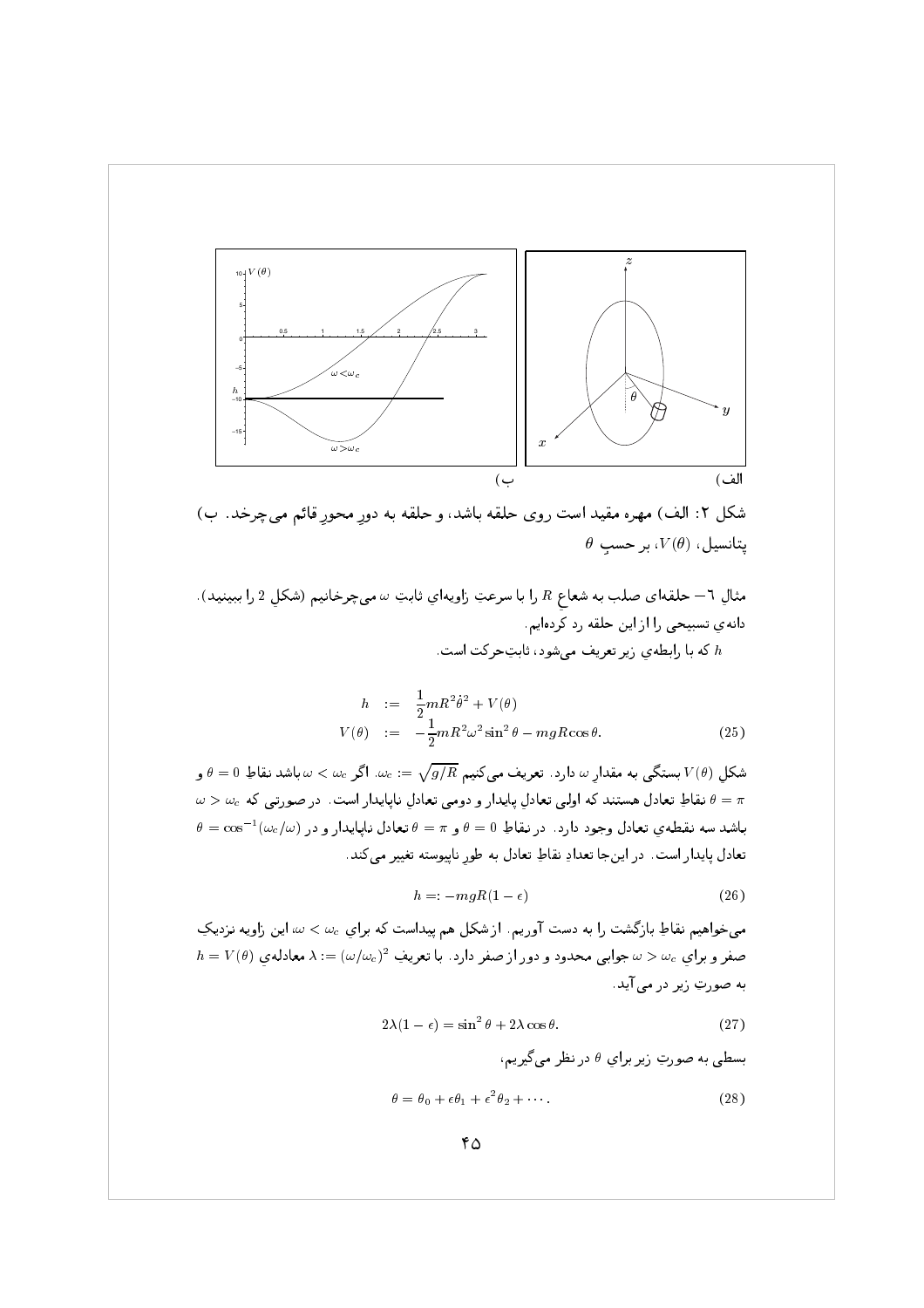با استفاده از

$$
\sin(\theta_0 + \epsilon \theta_1) \approx \sin \theta_0 + \epsilon \theta_1 \cos \theta_0
$$
  

$$
\cos(\theta_0 + \epsilon \theta_1) \approx \cos \theta_0 - \epsilon \theta_1 \sin \theta_0.
$$
 (29)

$$
\sin^2 \theta_0 + 2\lambda \cos \theta_0 = 2\lambda
$$
  

$$
2\theta_1 \sin \theta_0 \cos \theta_0 - 2\theta_1 \lambda \sin \theta_0 = -2\lambda.
$$
 (30)

به سادگی میتوان دید که برای 1 $\lambda < 1$ ، % دو جواب دارد. یکی 1 $\theta_0 = \cos \theta_0 = \cos \theta_0$  و دیگری دوم  $\cos \theta_0 = 1$  . ولي براي  $1 \wedge 1 = \cos \theta_0 = 1$  تنها جواب است. به ازاي  $\cos \theta_0 = 1$  معادلهي دوم (30) ، براي 41 جوابي ندارد. پس بسطِ تيلور (28) براي 1 < ٨ جوابِ خوبي نيست. براي اين حالت، از شکل هم پيداست که θ بايد خيلي کوچک باشد. براي θ ي کوچک (27) به صورتِ زير در مي آيد،

$$
2\lambda(1-\epsilon) = \theta^2 + 2\lambda(1-\frac{\theta^2}{2}) \quad \Rightarrow \quad \theta = \sqrt{\frac{2\lambda}{\lambda - 1}}\epsilon^{1/2} = \mathcal{O}(\epsilon^{1/2}).\tag{31}
$$

بنا بر این برایِ 1 $\lambda>1$  بسطِ  $\theta$  بر حسبِ  $\epsilon$  بسطِ تیلور نیست و از  $\epsilon^{1/2}$  شروع میشود. در این جا از نماد استفاده کرده ایم. گاهبی اوقات به جایِ آن که گفته شود در حدِ 0 → e تابع  $\sin\epsilon$  از مرتبه $\epsilon$  و است  $\theta$ نوشته می شود

$$
\sin \epsilon = \mathcal{O}(\epsilon), \qquad \epsilon \to 0. \tag{32}
$$

معني دقيقِ اين نماد اين است: می گويیم 
$$
f(\epsilon) = 0
$$
  $[g(\epsilon)]$  میتی نماد این است:  
\n
$$
\lim_{\epsilon \to 0} \frac{f(\epsilon)}{g(\epsilon)} = A, \qquad 0 < |A| < \infty.
$$
\n(33)

$$
x^2 - 2\epsilon x - \epsilon = 0.\tag{34}
$$

با جاگذاری بسطِ (2) نتیجه می شود.

$$
\epsilon^0; \qquad x_0^2 = 0
$$
  

$$
\epsilon^1; \qquad 2x_0 x_1 = 2x_0.
$$
 (35)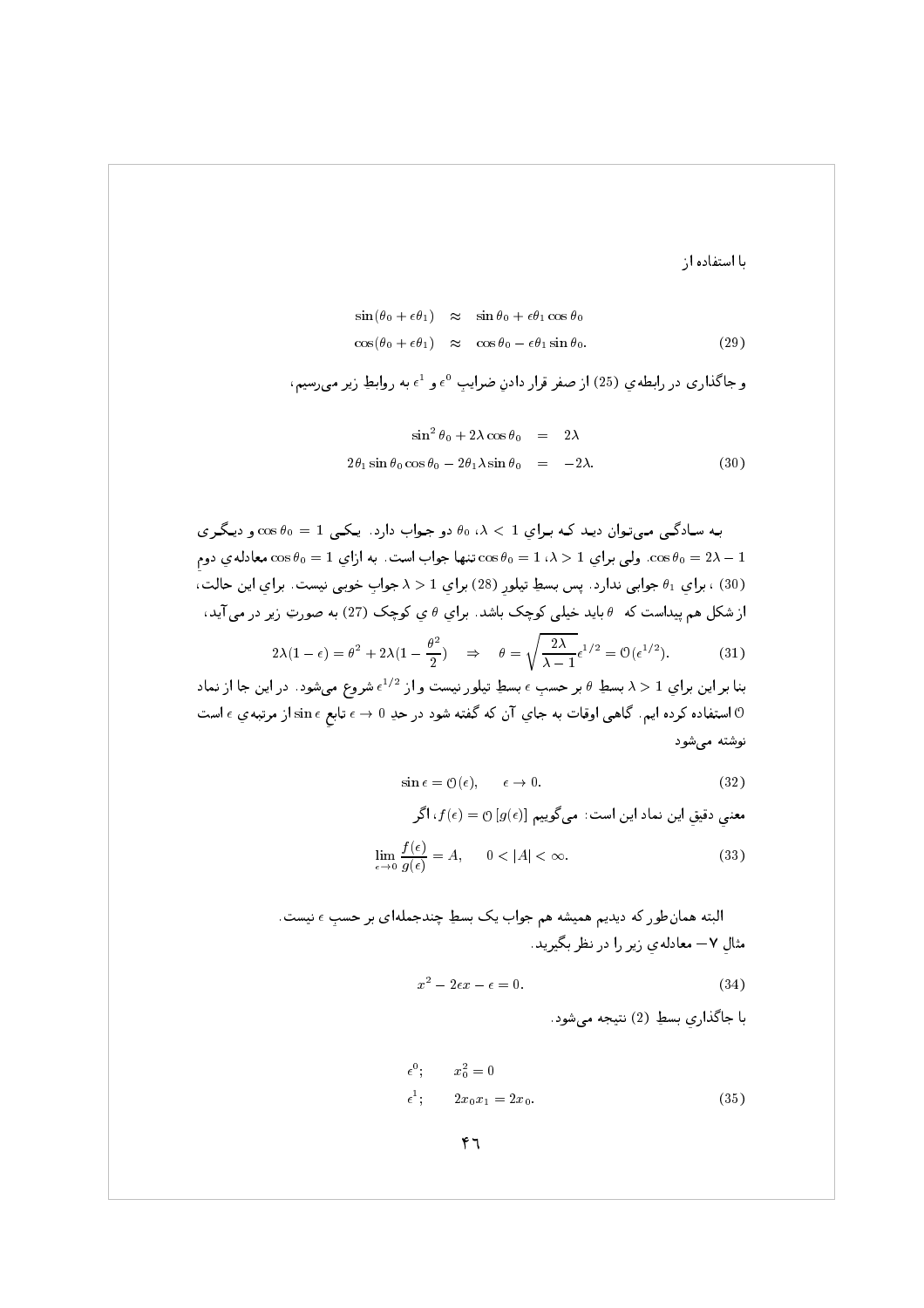از این معادلات x را نمی توان به دست آورد. بیایید از بسطِ توانی زیر برای  $x$  استفاده کنیم.

 $x = e^{\alpha} x_0 + e^{\beta} x_1 + e^{\gamma} x_2 + \cdots$   $\alpha < \beta < \gamma < \cdots$  $(36)$ 

می گیریم، در واقع ضریب اولین جمله ی غیرصفر در بسطِ بر حسب  $\epsilon$  را  $x_0$  می گیریم. در  $x_0\neq 0$ این صورت داریم

> $(\epsilon^{\alpha} x_0 + \epsilon^{\beta} x_1 + \epsilon^{\gamma} x_2 + \cdots)^2 - 2\epsilon (\epsilon^{\alpha} x_0 + \epsilon^{\beta} x_1 + \epsilon^{\gamma} x_2 + \cdots) - \epsilon = 0$  $(37)$

کوچکترین توانِ <sub>€</sub> در پرانتز اول <sup>2</sup>″ه و در پرانتز دوم <sup>4+</sup>¢ و جملهي آخر ٤ است. دستِکم يکي از جملاتِ پرانتزهاي اول و دوم بايد از مرتبه ي $\epsilon$  باشد. اگر 1 $\alpha < \alpha < 2$  (يعنى 1 $\alpha < 1$  باشد، اولين جمله ی پرانتز اول از مرتبه ی  $\epsilon$  است. در این صورت  $\alpha = 1/2$  . اگر 1 $\alpha > 2$  (یعنی 1 $\alpha > 1$  باشد، اولین جملهی پرانتز دوم از مرتبهی  $\epsilon$  است. در این صورت  $\alpha=0$  که با 1 $\alpha>0$  سازگار نیست. البته ممکن است کوچکترین توان پرانتزهای اول و دوم همرتبه باشند و در ضمن رتبهی این جملات از یک که رتبهی  $\epsilon$  در جملهی آخر است کوچکتر باشد. در این صورت 1 $1 < \alpha = 2$  می شود که جواب  $\alpha = 1/2$  ندارد. پس

$$
x = \epsilon^{1/2} x_0 + \epsilon^{\beta} x_1 + \epsilon^{\gamma} x_2 + \cdots
$$
 (38)

یا جاگذاری این بسط در (34) نتیجه می شود،

$$
x_0^2 = 1 \Rightarrow x_0^2 = 1
$$
  

$$
2e^{\beta + 1/2}x_0x_1 - 2e^{3/2}x_0 = 0 \Rightarrow x_1 = 1, \beta = 1.
$$
 (39)

جواب معادلهی (34) خواهد شد،

$$
x = \pm \epsilon^{1/2} + \epsilon. \tag{40}
$$

معادلهي (34) را دقيق هم مي شود حل كرد و جواب آن عبارت است از

$$
x = \epsilon \pm \sqrt{\epsilon^2 + \epsilon} \approx \pm \epsilon^{1/2} + \epsilon \pm \frac{1}{2} \epsilon^{3/2}.
$$
 (41)

گاهبی با مسائلبی روبه٫و میشویم که علاوه بر پارامتر کوچکِ ٤ پارامترهای دیگری نیز در مسئله وجود دارد . برای مقادیری از این پارامترها یک بسط و برای مقادیر دیگری از پارامترها بسطِ دیگری از <sub>f</sub> جواب مسئله است. مثال ۸– معادله ی زیر را در نظر بگیرید.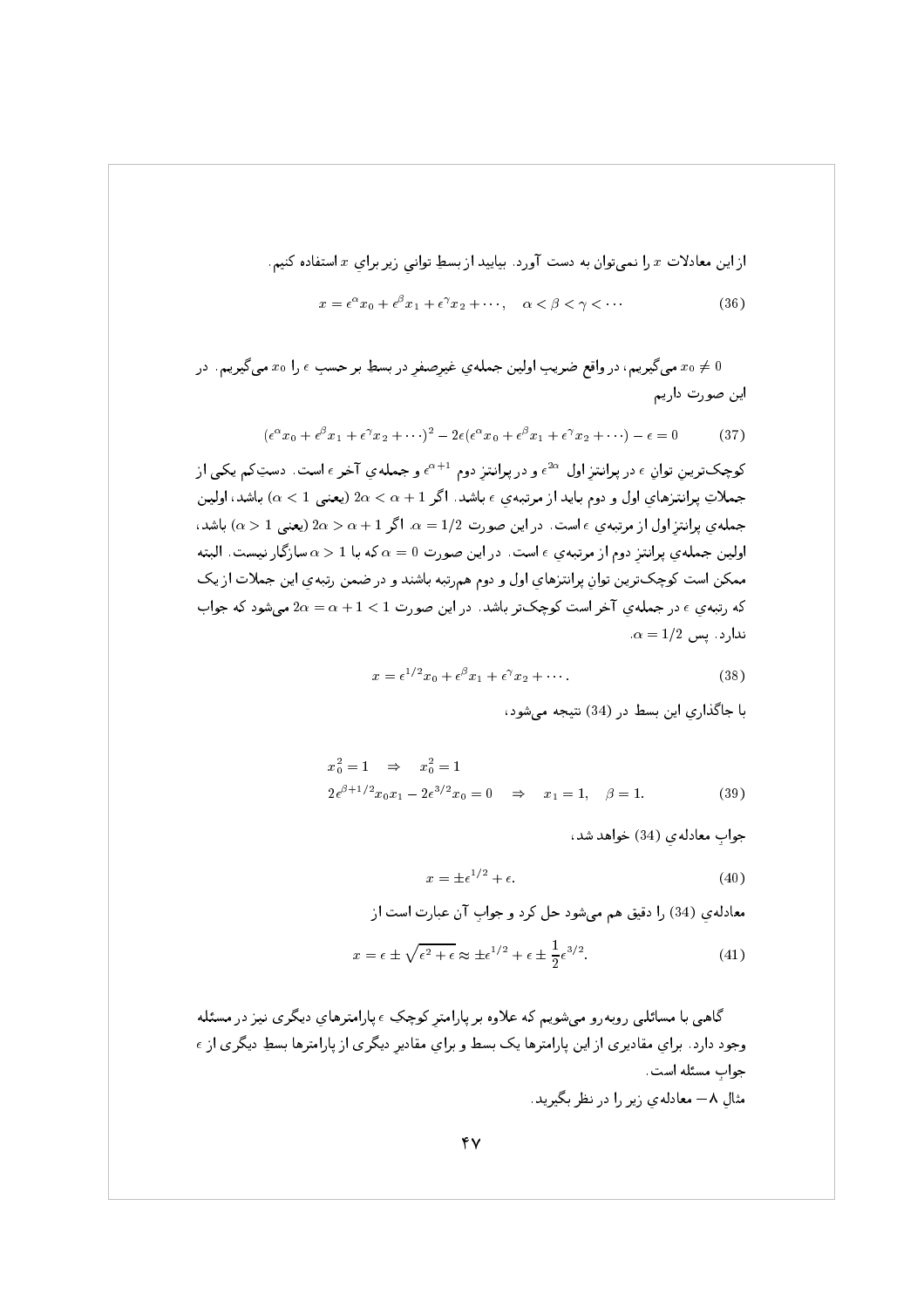$$
(x-1)(x-\tau) = -\epsilon x.\tag{42}
$$

با فرض این که جواب بسطِ تیلوری از <sub>f</sub> باشد به جواب زیر می رسیم.

$$
x = \tau + \frac{\epsilon \tau}{1 - \tau} + \frac{\epsilon^2 \tau}{(1 - \tau)^3} + \cdots
$$
  
\n
$$
x = 1 - \frac{\epsilon}{1 - \tau} - \frac{\epsilon^2 \tau}{(1 - \tau)^3} + \cdots
$$
 (43)

البته این جوابها در حدّ 1 $\tau \rightarrow \tau$  به درد نمیخورند. اگر  $\tau$  آنقدر به 1 نزدیک شودکه جملاتِ مختلف همهرتبه شوند این بسط را باید کنار گذاشت. مثلاً اگر جملههای دوم و سوم هم مرتبه باشند

$$
\frac{\epsilon \tau}{1 - \tau} = \mathcal{O}\left(\frac{\epsilon^2 \tau}{(1 - \tau)^3}\right), \quad \Rightarrow \quad 1 - \tau = \mathcal{O}\left(\epsilon^{1/2}\right) \tag{44}
$$
\n
$$
\mathcal{O}\left(\frac{1}{\epsilon}\right) = \mathcal{O}\left(\frac{\epsilon^2 \tau}{\epsilon^2}\right) \quad \text{(45)}
$$

$$
(\pi - 1)(\pi - 1 + \frac{1}{2})
$$
 (45)

$$
(x-1)(x-1+\epsilon^{1/2}\sigma) = -\epsilon x.\tag{45}
$$

$$
x = e^{1/2}
$$
 این معادله را میتوان به صورتِ بسطِ تیلوری از <sup>1/2</sup> نوشت.

$$
x = 1 - \frac{\epsilon^{1/2}}{2} (\sigma \pm \sqrt{\sigma^2 - 4}) + \cdots \tag{46}
$$

## معادلههای دیفرانسیل  $\bf{2}$

معادلاتِ دیفرانسیلی را نیز مشابهِ معادلههای جبری گاهی میتوان به روش اختلالی حل کرد. مثال ۹ – بیایید سقوطِ آزادِ ذرهای به جرم  $m$  در حضور مقاومتِ هوا را بررسی کنیم. فرض کنید نیروی مقاومتِ هوا متناسب با سرعت باشد. اگر مقاومتِ هوا كوچك باشد مىتوان مسئله را به روش اختلال حل كرد. بياييد اول معنى كوچک بودنِ مقاومت هوا را روشن كنيم. معادلهي نيوتن و شرطِ اوليه براي چنین ذرمای هست:

$$
m\ddot{x} = mg - bv, \qquad x(0) = 0, \quad \dot{x}(0) = v_0. \tag{47}
$$

مقاومتِ هوای کوچک یعنبی این که  $|bv| \ll m$  یا  $|v| \ll m$  . بنا بر این همواره به ازای هر  $b$  ای میتوان سرعتی پیدا کرد که چنین شرطی را بر آورده کند.  $m=1$  = ، میگیریم.  $\epsilon$  بُعددار است پس در بسطِ

$$
x = x_0 + \epsilon x_1 + \epsilon^2 x_2 + \cdots, \tag{48}
$$

و ۰۰۰ بُعدِ طول ندارند. با جاگذاري اين بسط در معادلهي نيوتن و شرطهاي اوليه  $x_2$  ، $x_1$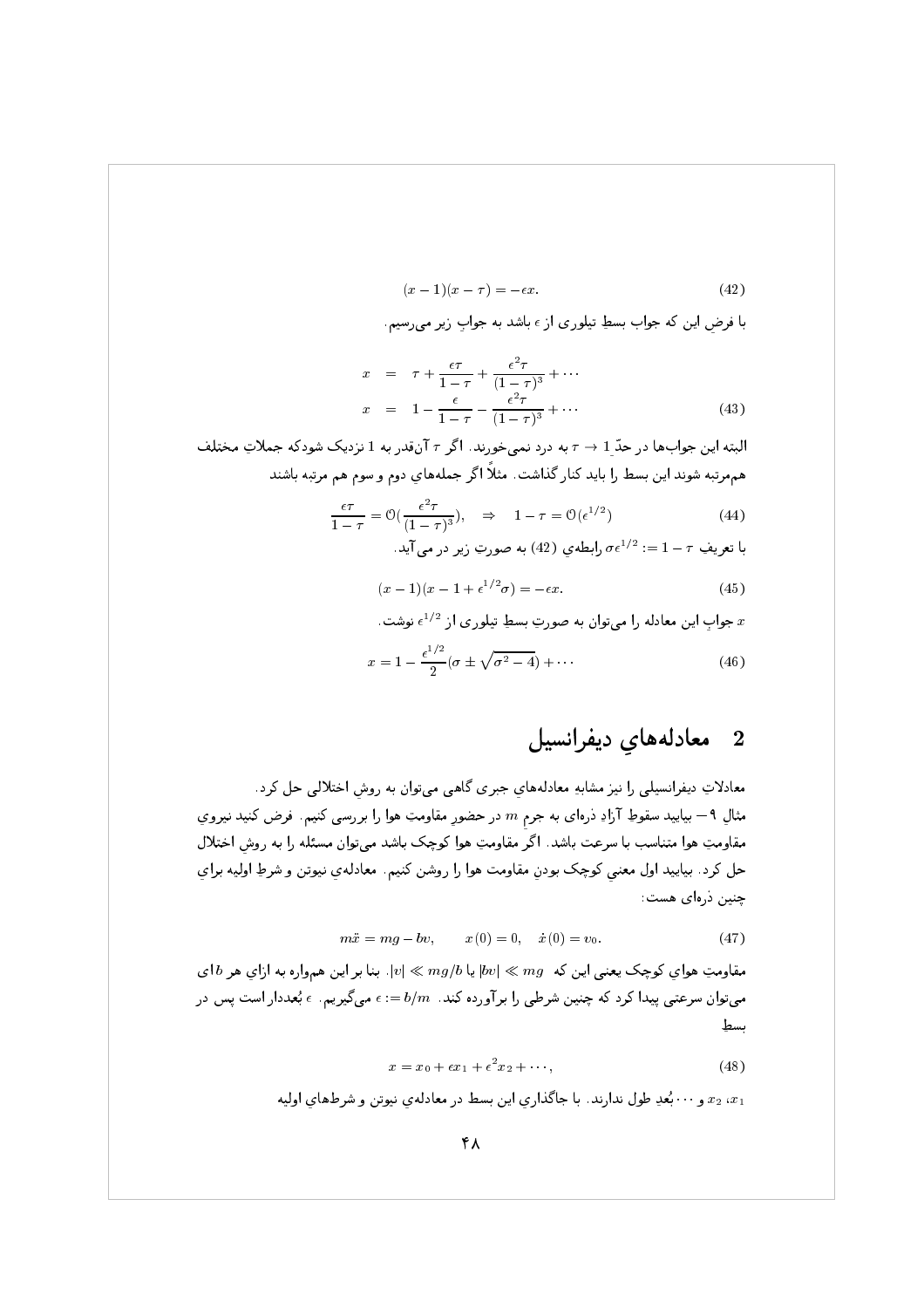$$
(\ddot{x}_0 + \epsilon \ddot{x}_1 + \epsilon^2 \ddot{x}_2 + \cdots) = g - \epsilon (\dot{x}_0 + \epsilon \dot{x}_1 + \epsilon^2 \dot{x}_2 + \cdots)
$$
  
\n
$$
\dot{x}_0(0) + \epsilon \dot{x}_1(0) + \epsilon^2 \dot{x}_2(0) + \cdots = v_0
$$
  
\n
$$
x_0(0) + \epsilon x_1(0) + \epsilon^2 x_2(0) + \cdots = 0,
$$
\n(49)

نتيجه مي شود

$$
\epsilon^{0}; \quad \ddot{x}_{0} = g \quad \dot{x}_{0}(0) = v_{0}, \quad x_{0}(0) = 0
$$
  
\n
$$
\epsilon^{1}; \quad \ddot{x}_{1} = -\dot{x}_{0} \quad \dot{x}_{1}(0) = 0, \quad x_{1}(0) = 0
$$
  
\n
$$
\epsilon^{2}; \quad \ddot{x}_{2} = -\dot{x}_{1} \quad \dot{x}_{1}(0) = 0, \quad x_{2}(0) = 0
$$
  
\n... ... ... (50)

با حلِ این معادلدها 
$$
x(t)
$$
ه دست می آید.

$$
x(t) = v_0 t + \frac{gt^2}{2} - \frac{bgt^3}{6m} - \frac{b v_0 t^2}{2m} + \frac{b^2 gt^4}{24m^2} + \frac{b^2 v_0 t^3}{6m^2} + \cdots
$$
 (51)

 $\mathcal{P} \subset \mathcal{P}$  .  $\mathcal{P} \subset \mathcal{P}$  .  $\mathcal{P} \subset \mathcal{P}$ 

$$
v(t) = \frac{mg}{b} - (\frac{mg}{b} - v_0)e^{-bt/m}
$$
  
\n
$$
x(t) = \frac{mgt}{b} + \frac{m}{b}(\frac{mg}{b} - v_0)(e^{-bt/m} - 1).
$$
\n(52)

اگر این جواب را بر حسبِ  $b/m$  بسط دهیم به همان جوابی که از روشِ اختلال به دست آوردیم، 76(->0

ما تا ايـنجا براي استفاده از روشِ اختلال بـسطى كـه بـراي جواب حـدس مـىزديـم را در معادلـه جاگذاری میکردیم و ضرایبِ توانهایِ مختلفِ ¢ را صفر میگذاشتیم. یک راهِ معادل این است که جمله ي اختلال را مثلاً به سمتٍ راستٍ معادله ببريم. فرض كنيد جمله ي اختلال بسطٍ تيلوري بر حسبٍ و  $x$  داشته باشد.

$$
f(x) = \epsilon g_1(x) + \epsilon^2 g_2(x) + \cdots \tag{53}
$$

با صفر گذاشتنِ جملهي اختلال جوابِ مرتبهي صفر به دست مي آيد.

$$
f(x_0) = 0.\t\t(54)
$$

 ; 6L>0 +& >0 ( + .+D0 6& . -Y@ (- A( - - % . +L0 . +HA@ 76 - 197 - 198 - 198 - 198 - 198 - 198 - 198 - 198 - 198 - 198 - 198 - 198 - 198 - 198 - 198 - 198 - 198 - 198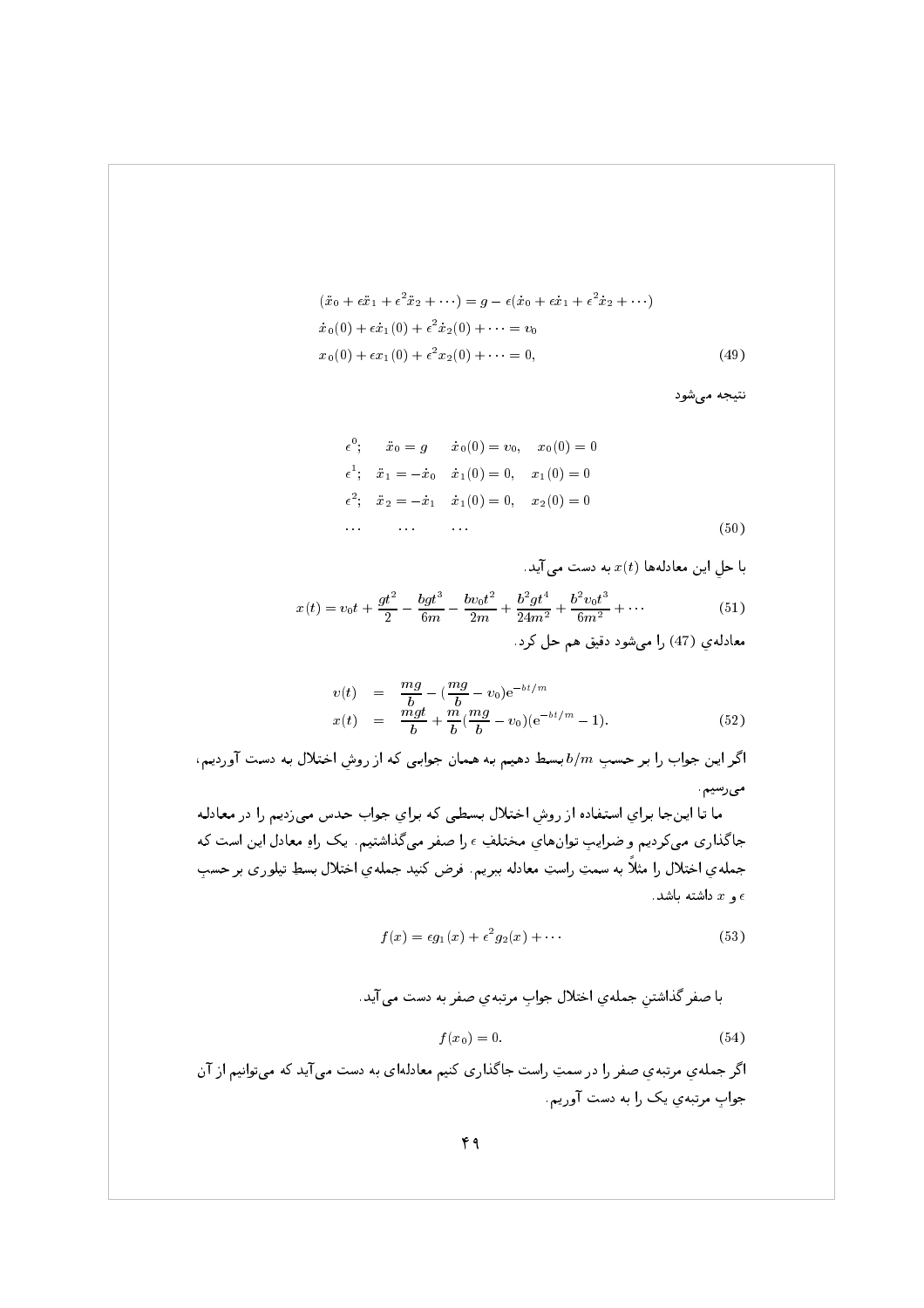

شكل ٣:

$$
f(x_0 + \epsilon x_1) = \epsilon g_1(x + \epsilon x_1) + \epsilon^2 g_2(x + \epsilon x_1) + \cdots
$$
 (55)

 $\mathbf{y} = \mathbf{y} - \mathbf{y}$  .  $\mathbf{y} = \mathbf{y} - \mathbf{y}$  .  $\mathbf{y} = \mathbf{y} - \mathbf{y}$  . Then  $\mathbf{y} = \mathbf{y} - \mathbf{y}$ 7 >0 -PL S - S - J + 76 - ( مثالِ ۱۰– صفحهي بزرگي حولِ محورِ z که بر صفحه عمود است و از نقطهي 0 ميگذرد، با سرعتِ ری پ ، ۔ روی ی ، ، ، ر<sub>ا</sub> د کری یی ، او در است می در د به سپ  $\begin{bmatrix} 1 & 0 & 0 & 0 \\ 0 & 0 & 0 & 0 \\ 0 & 0 & 0 & 0 \\ 0 & 0 & 0 & 0 \\ 0 & 0 & 0 & 0 \\ 0 & 0 & 0 & 0 \\ 0 & 0 & 0 & 0 \\ 0 & 0 & 0 & 0 \\ 0 & 0 & 0 & 0 \\ 0 & 0 & 0 & 0 \\ 0 & 0 & 0 & 0 \\ 0 & 0 & 0 & 0 \\ 0 & 0 & 0 & 0 \\ 0 & 0 & 0 & 0 \\ 0 & 0 & 0 & 0 \\ 0 & 0 & 0 & 0 & 0 \\ 0 & 0 & 0 & 0 & 0 \\ 0 &$ اور بحاف ابنی مرتجب شیستم ب-محب ترکیب می شود و ب از ان کور می شود. ر پ<sub>ی</sub>ر رپ در است در است در است در است در است در است در است در است در است در است در است در است در است در است د<br>موالی از این است در است در است در است در است در است در است در است در است در است در است در است در است در است در  $\zeta = \zeta - \zeta - \zeta$  , and  $\zeta = \zeta - \zeta - \zeta - \zeta$ 

$$
\mathbf{f} = -\mu mg \frac{\mathbf{v} - \omega \times \mathbf{r}}{|\mathbf{v} - \omega \times \mathbf{r}|}.
$$
 (56)

; ( p- " 64@ 2

$$
\frac{\mathrm{d}\mathbf{v}}{\mathrm{d}t} = -\mu g \frac{\mathbf{v} - \omega \times \mathbf{r}}{|\mathbf{v} - \omega \times \mathbf{r}|}.
$$
 (57)

سرايط اونيه نير  $\mu \sim 1$  و  $\sim 0$  است. چون سمكِ راسکِ رابطه يِ باد يک صريبِ  $\mu$  دارد براي آن كه سرعت را تا مرتبهي اول به دست آوريم كافي است كه سمتِ راست رابطهي بالا را تا p- J - 76: -- )% . +L0

$$
\frac{\mathrm{d}\mathbf{v}_1}{\mathrm{d}t} = \mu g \frac{\omega \times \hat{\mathbf{i}}a}{|\omega \times \hat{\mathbf{i}}a|}.
$$
 (58)

از حل این معادله می توان سرعت تا مرتبه ي اول، .vı، و مکان تا مرتبه ي اول، .rı، به دست آورد.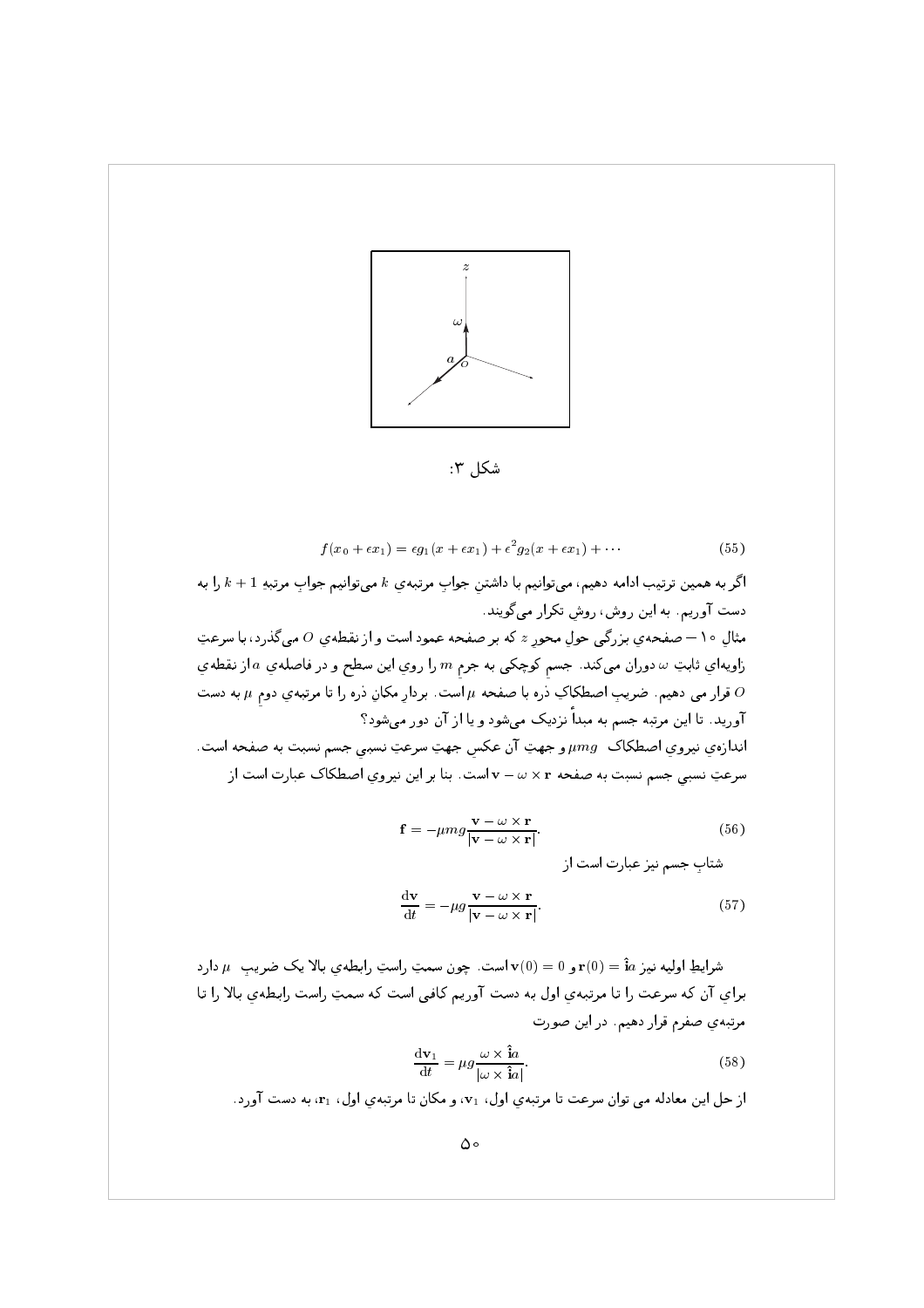$$
\mathbf{v}_1 = \mu g t \hat{\mathbf{j}}, \quad \mathbf{r}_1 = a \hat{\mathbf{i}} + \frac{1}{2} \mu g t^2 \hat{\mathbf{j}}.
$$
 (59)

به همين ترتيب با جاي گذاري مقاديرِ مكان و سرعت تا مرتبهي اول ميتوان سرعت و مكان را تا مرتبهي 7- ( + )

$$
\frac{dv_2}{dt} = \mu g \frac{(\omega a - \mu gt)\hat{j} - 1/2 \mu gt^2 \omega \hat{i}}{\sqrt{(\omega a - \mu gt)^2 + 1/4 \mu^2 g^2 t^4 \omega^2}}.
$$
(60)

پورٹ کرد کی دیا ہے اور اس کی دستا ہے اور اس میں اس کی اس کی اس کی اس کی اس کی اس کی اس کی اس کی اس کی اس کی اس<br>منابع اللہ کی اس کی اس کی اس کی اس کی اس کی اس کی اس کی اس کی اس کی اس کی اس کی اس کی اس کی اس کی اس کی اس کی كسر را تا مرتبه ي اول نگه داريم. با صرفِ نظر از جملههاي بالاتر از مرتبهى دو داريم.

$$
\frac{\mathrm{d}\mathbf{v}_2}{\mathrm{d}t} = \mu g \left[ \frac{(\omega a - \mu g t)}{(\omega a - \mu g t)} - \frac{1/2 \mu g t^2 \omega \hat{\mathbf{i}}}{\omega a} \right].
$$
 (61)

در جمله *ي* آخر چوڻ - الا داريم ٿافي است محرج را تا مرتبه *ي صفر*م نگه داريم. پس از ساده تردن و انتگرال گيري، سرعت و مکان تا مرتبهي دوم به دست مي آيد.

$$
\mathbf{v}_2 = \mu g t \hat{\mathbf{j}} - \frac{\mu^2 g^2 t^3}{6a} \hat{\mathbf{i}}, \quad \mathbf{r}_2 = \frac{1}{2} \mu g t^2 \hat{\mathbf{j}} + (a - \frac{\mu^2 g^2 t^4}{24a}) \hat{\mathbf{i}}.
$$
 (62)

**ت علمه** في عرف ما منبعه به مكرم منها في عادر الم منها رحم الملك ال

$$
r_2 = \sqrt{\frac{1}{6}\mu^2 g^2 t^4 + a^2} > a \tag{63}
$$

حمل درد ت این مرتعب از ممکن دور می شود. فرض كنيد تابع  $V(x)$  در نقطهي  $x_{0}$  كمينه است. اگر  $V(x)$  را حولِ نقطهي  $x_{0}$  بسط دهيم.

$$
V(x) = V(x_0) + \frac{1}{2!}(x - x_0)^2 V''(x_0) + \frac{1}{3!}(x - x_0)^3 V'''(x_0) + \cdots
$$
 (64)

براي ساد تي مبدأ محتصات را در 20 مي تداريم. در اين جا حودمان را به حالتي كه جملهي مرتبهي دو بر حسبِ \* عيرِصفر است محدود مي تنيم. در صورتي كه \* به اندازهي كافي به U نزديك باشد ميتوان أز جملههاي مرتبهي دوم به بالا صرفِ نظر ترد. فرص تنيد ته ( $\ell(x)$  تابع پتانسيل براي نيرويي باشد، ; یں, اس کے رات کے اس اس اور رائے کر اس اور اس اور اس اور اس

$$
m\ddot{x} = -kx, \qquad k > 0. \tag{65}
$$

7 % ) . +L0 . +HA@ & ~# 76 - +Z - . . :+HA@ 6L>0 . N ,L -

$$
m\ddot{x} = -kx + \beta x^3. \tag{66}
$$

ل اس المستخدم المستخدم المستخدم المستخدم المستخدم المستخدم المستخدم المستخدم المستخدم المستخدم المستخدم المستخ هم آهنگ نیست. مثالِ ۱۱– نوسانگرِ غیرِهم آهنگی را در نظر بگیرید.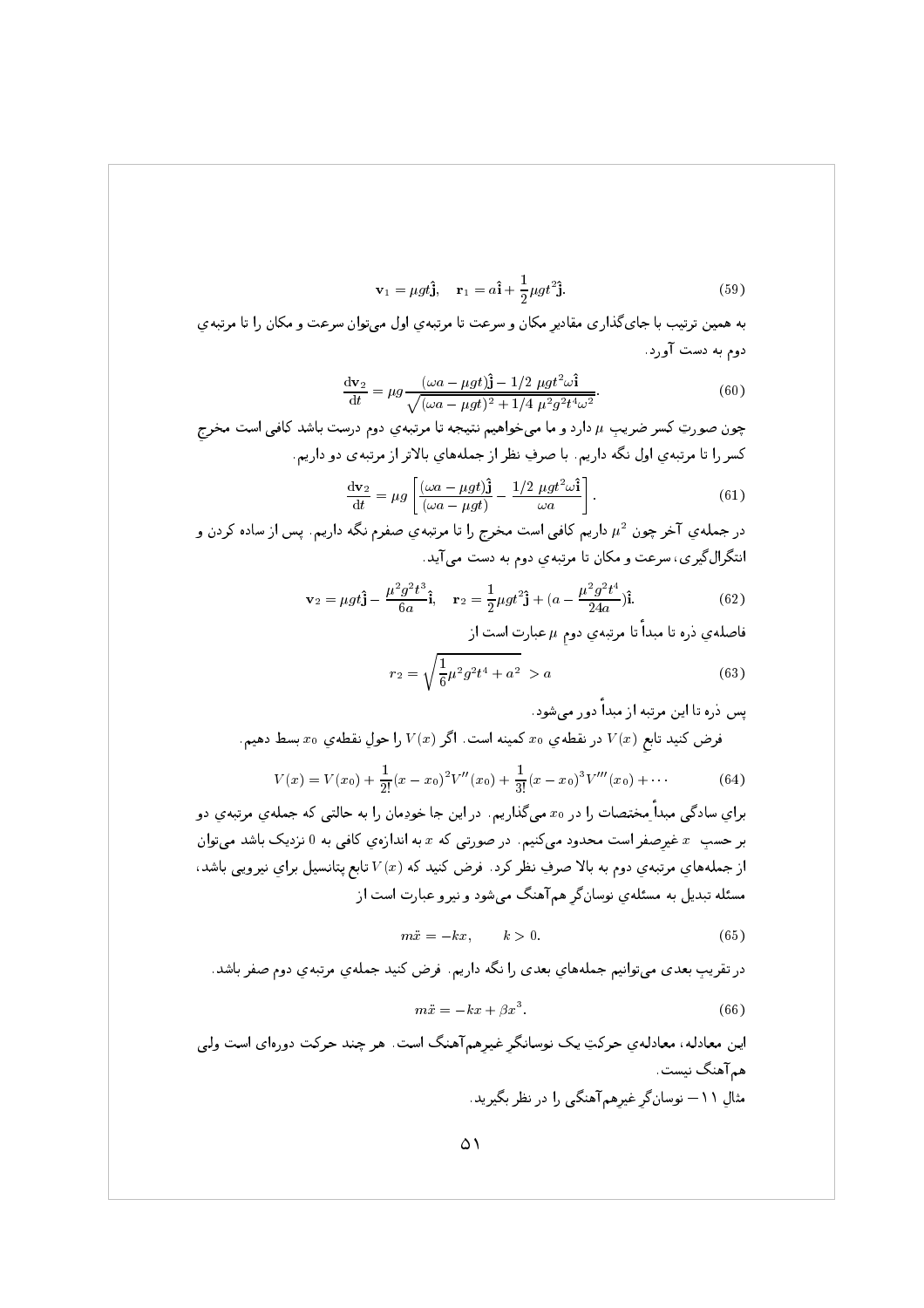$$
\ddot{x} + \omega_0^2 x = \epsilon x^3. \tag{67}
$$

 $\begin{bmatrix} 1 & 1 \\ 1 & 1 \end{bmatrix}$ 

$$
x_0(t) = A \cos \omega_0 t, \tag{68}
$$

. . +L0 -

$$
\ddot{x}_1 + \omega_0^2 x_1 = x_0^3 \tag{69}
$$

لا التاريخي المركزي المتاريخي المحتمد المتاريخي المستمركي والمستمركي والمستمركي والمستمركي والمستمركي والمستمر . ک. کار پایی از دادن کا دی است کل کا دی است که د N ,L m:6: @ ! - @ - - 74 .- Z @ 
>0 - " @ S - " @J - 7( .- +Hr40 @ +& 6>0 0 74 .- @ +& 6>0 6" اختلالِ عادی جوابِ درست نمیدهد. در واقع نشان میدهیم که فرکانسِ طبیعیِ سیستم که مربوط به - 1-1 - 1-1 - 1-1 - 1-1 - 1-1 - 1-1 - 1-1 - 1-2 - 1-2 - 1-2 - 1-2 - 1-2 - 1-2 - 1-2 - 1-2 - 1-2 - 1-2 - 1-2 - ر ای ران به ارادی با را از سال ۱۳۵۰ میلی از سال ۱۳۵۰ میلاد (در سیستم از سراس ۱۳۵۰ میلاد (در سیستم از سیستم از س Z Q - \$&#

$$
\omega_0^2 = \omega^2 + \epsilon \Omega_1. \tag{70}
$$

با جاڭداري اين بسط و بسطِ تا مرتبهي اولِ  $x$  در (67) نتيجه ميشود :

$$
\ddot{x}_0 + \epsilon \ddot{x}_1 + \left(\omega^2 + \epsilon \Omega_1\right)(x_0 + \epsilon x_1) = \epsilon (x_0 + \epsilon x_1)^3. \tag{71}
$$

معادلههاي حاكم بر  $x_0$  و  $x_1$  عبارتاند آر

$$
\epsilon^{0}; \qquad \ddot{x}_{0} + \omega^{2} x_{0} = 0 \n\epsilon^{1}; \qquad \ddot{x}_{1} + \omega^{2} x_{1} + \Omega_{1} x_{0} = x_{0}^{3}
$$
\n(72)

. $\omega_0$  حركتش كما كان هم أهنك أست، ولي با فركانسِ  $\omega$  بهجاي فركانسِ  $x_0$ 

$$
\ddot{x}_1 + \omega^2 x_1 = -\Omega_1 A \cos \omega t + A^3 \cos^3 \omega t \n= A^3 \left[ -\frac{\Omega_1}{A^2} \cos(\omega t) + \frac{3}{4} \cos(\omega t) + \frac{1}{4} \cos(3\omega t) \right].
$$
\n(73)

براي آن که تشديد رح ندهد و حرکت دورهای بماند بايد صريبِ ( $\cos(\omega t)$  صفر باشد،